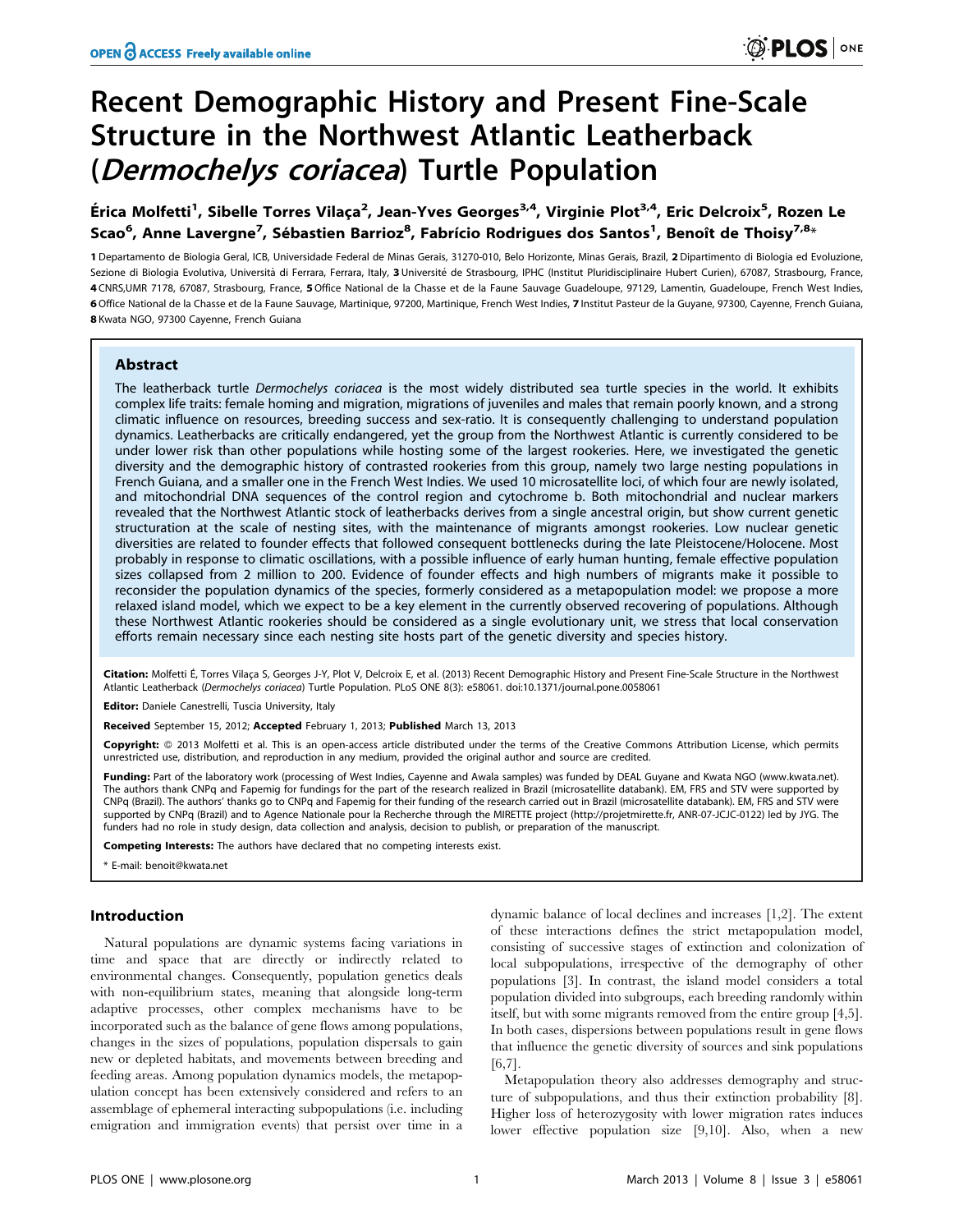population is established by a very small number of individuals from a larger population, founding events are source of genetic drift, with populations of different ages showing different levels of structuration according to colonization time [11].

Demographic events and migrations also result in contrasted signatures of genetic diversity. A decrease in the effective population size results in an excess of gene diversity at neutral loci, because the rare alleles that were lost contributed little to the heterozygosity of the ancestral population [12]. In contrast, recent population expansion and founder effect result in a heterozygosity deficit [13]. In respect to migratory behavior - a trait that integrates behavioral, physiological and morphological characters as well as life histories [14] - the spatial segregation of breeding and nesting sites may result in successive stages of mixing and isolation of genetic stocks. Migration makes the assessment of differentiation within sympatric and parapatric populations [15] and the investigations of demographic histories [13] more difficult to achieve.

A good understanding of the history, magnitude and drivers of past changes is necessary if we hope to adequately assess the current status of threatened species and populations and make future projections of their likelihood of extinction or recovery [16,17]. The leatherback turtle (Dermochelys coriacea, Vandelli, 1761) is a pelagic marine species widely distributed in tropical and subtropical waters and is currently classified as ''critically endangered'' with a constantly declining global population trend [18]. Today, the Atlantic Ocean hosts most of the world's populations, some of them showing stable and even positive trends in terms of nesting activity [19]. Most of the largest Atlantic rookeries are located in the north-eastern part of South America/ West Indies and in western Central Africa [20], considered as part of the Regional Management Unit (RMU) of the northwest Atlantic, and southeast Atlantic RMU, respectively [21]. The NW Atlantic RMU has been classified as 'low risk' and is considered to face low threats [22]. The leatherback turtle's life cycle involves pluriannual migrations after the nesting periods [23,24] and female natal homing behavior [25,26], and this complexity makes the issues of population dynamics and status difficult to address. Nevertheless, our understanding of phylogeographic patterns, population dynamics and behavior in sea turtles has been greatly improved thanks to molecular markers [26–32]. Autosomal microsatellite variability has been shown to provide relevant estimates of both the timescale and strength of past demographic events [33,34] thus allowing the assessment of recent changes in population size and potential recovery [17,35]. However, few studies using microsatellite markers have been performed on leatherbacks [28,29]. No founder effect and/or bottlenecks were evidenced, and consequently a metapopulation model was suggested, with a rapid turnover of rookeries and settlements of new populations resulting from massive arrivals of a large number of migrants [29,36].

In this study, we aimed to investigate the recent demographic history and the current fine-scale structure of the NW Atlantic Ocean RMU using the most recent markers, including some recently published [37,38] and sensitive analytical methods [33,39,40]. We focused on three nesting rookeries that are very different in terms of population sizes and recent trends in nesting activities. Two of these rookeries are in French Guiana, namely (i) the historical major nesting site of Awala-Yalimapo, where thousands of nests have been recorded yearly for decades [20,41], and (ii) the recent nesting site of Cayenne [42] where nesting activity increased from 3,000 nests to 9,000 nests/year during the last decade. The study is completed by the small nesting sites of Guadeloupe and Martinique (French West Indies) where

only a few dozen females are observed every year [43]. We tested individuals within these rookeries for a set of 10 microsatellite markers, and sequenced the control region and the mtDNA cytochrome b gene to consider:

(i) The small-scale structure of these rookeries and the strength of migrations among the rookeries in order to achieve a precise evaluation of nest-site fidelity and geographic level of gene flow within the NW Atlantic RMU,

(ii) The historical baselines of effective population sizes, in order to understand the possible extent of recent demographic changes and their significance for current and future population status.

# Materials and Methods

#### Field Sampling and DNA Storing

Skin biopsies (with Biopsy Punch 4 mm, Kruuse©, conserved in 99% ethanol), or blood samples (with a heparinised syringe in the venous sinus in the hind flipper) were collected from nesting leatherbacks during oviposition between 1990 and 2010. Three sets of samples were considered, and corresponded to the three following rookeries: (i) Awala-Yalimapo (AY), Western French Guiana, at the border with Suriname  $(n = 52)$ ; (ii) Cayenne (CAY), East French Guiana, 300 km east of AY  $(n = 95)$ ; and  $(iii)$ : Martinique ( $n = 56$ ) and Guadeloupe ( $n = 12$ ) in the French West Indies (FWI), 200 km apart and 2,000 km northwest of French Guiana (Figure 1). Total DNA was extracted following the phenol/chloroform procedure [44].

## Microsatellite standardization

We built two microsatellite enriched genomic libraries [45]. One of the libraries was enriched for dinucleotide sequences using  $(CT)_{8}$  and  $(GT)_{8}$  biotinylated microsatellite probes and the other for tetranucleotide sequences using  $(GATA)_4$  and  $(GACA)_4$ biotinylated microsatellite probes. The selected fragments were amplified by PCR then cloned into the pGEM-T vector (Promega©). Plasmids were introduced into XL-1 blue cells and transformed cells were cultivated on agar plates (incubation temperature =  $37^{\circ}$ C) containing 100  $\mu$ g/ml of X-galactosidase and ampiciline. About 500 clones containing inserts were sequenced with the ET Dye terminator Cycle Sequencing Kit (Amersham Biosciences) following the manufacturer's recommendations for sequencing in an automated MegaBACE 1000 DNA analysis system. Repeated microsatellite motifs were found using the Gramene Project SSR tool [46]. 39 sequenced clones presented microsatellite motifs from which 14 primer pairs were designed and synthesized. For those 14 microsatellites, PCR conditions were optimized after the successive amplifications of five samples, and thereafter 32 samples were amplified to check putative genotyping errors, polymorphism and the quality of the peaks discriminating alleles. This procedure allowed us to identify four of the most informative markers, namely Dc003, Dc005, Dc008 and Dc013) (Table 1).

#### Microsatellite genotyping

Besides the four new markers developed in this study (see above), we also analyzed P186, Dc99 [47], Nigra32 [48], LB141 [37], Derm 5 and Derm 34 [38]. Part of the genotyping (Dc003, Dc005, Dc013, P186, LB141, Derm5 and Derm34) was performed on a Beckman Coulter automated sequencer, using pre-labeled primers with labels D2, D3 or D4. Polymerase chain reaction  $(PCR)$  mixes were performed in a 9  $\mu$ l total reaction volume including 1  $\mu$ l of genomic DNA (~10 ng), 0.5 U of Taq polymerase (BioLine©), 200 µM of deoxynucleoside triphosphates, 1X Tris-KCl buffer, 1.0–3.0 mM MgCl<sub>2</sub> (BioLine©),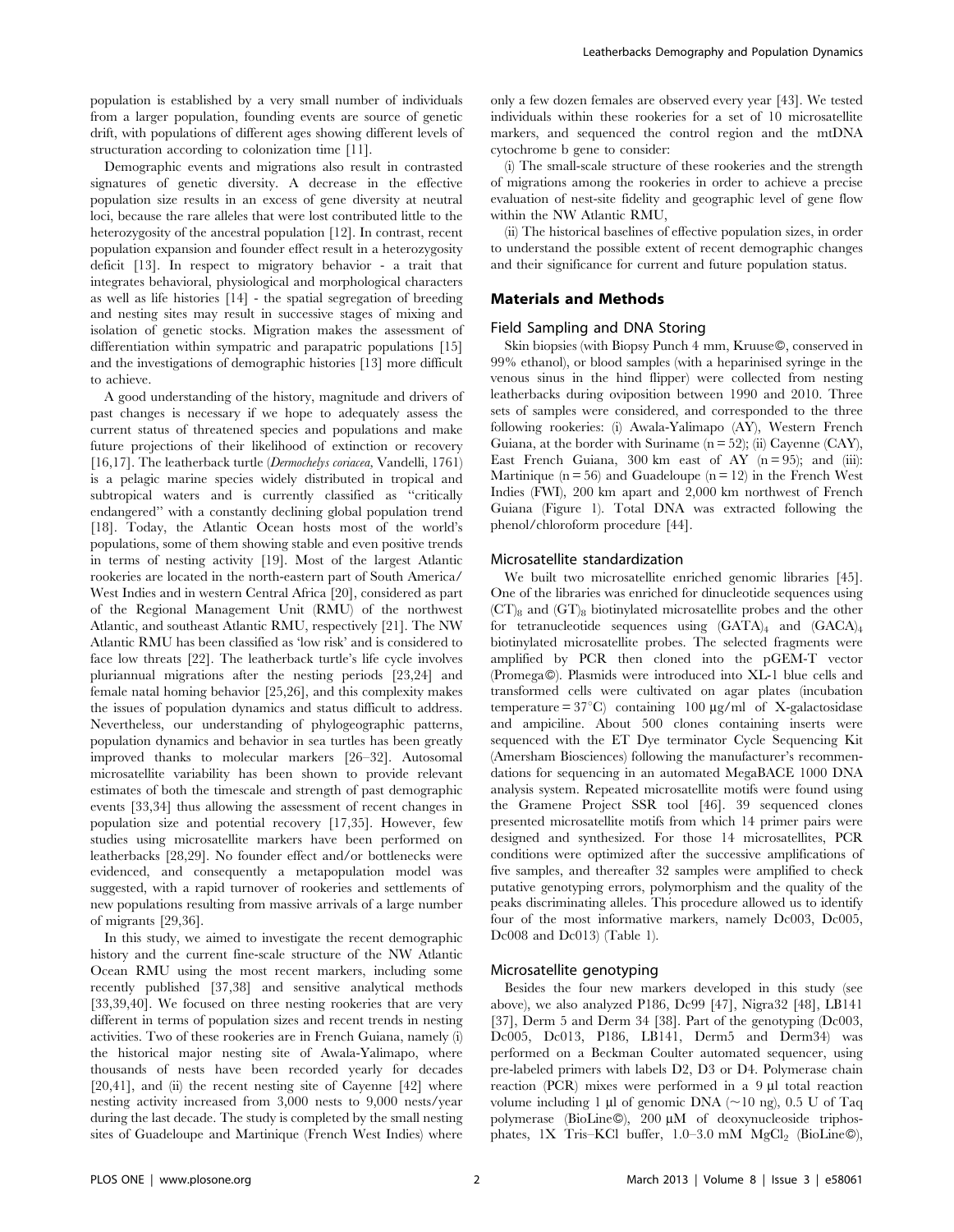

Figure 1. Sampling sites and haplotype distribution of the control region (mitochondrial DNA) in the leatherback turtle, Dermochelys coriacea.

doi:10.1371/journal.pone.0058061.g001

and  $0.5 \mu M$  (for P186 and Nigra 200) or 1.0  $\mu$ M of each primer. Other loci (Dc008, Dc99 and Nigra32) were analyzed using MegaBACE 1000, in which primers were synthesized with a M13 tail and fluorescent complementary sequences were added in the PCR reactions [49]. PCR conditions were the same, but in this case we used 0.3 U of Taq Platinum (Invitrogen<sup>®)</sup> and added 1.0  $\mu$ M of the complementary M13 reverse primer and 0.1  $\mu$ M of the forward primer, both labeled with FAM or HEX fluorescences. The amplification program for Dc008 consisted of 3 min at 94 $^{\circ}$ C, followed by 10 cycles of 45 s at 94 $^{\circ}$ C, 45 s at 66 $^{\circ}$ C, 90 s at 72<sup>°</sup>C and 25 cycles of 45 s at 94<sup>°</sup>C, 45 s at 50<sup>°</sup>C, 90 s at 72<sup>°</sup>C, and a final extension step of 40 min at  $72^{\circ}$ C. For LB141, Derm5 and Derm34 we followed the conditions previously used by the authors. For the other markers, the amplification program consisted of 3 min at 94°C, followed by 30 cycles of 30 s at 94 $^{\circ}$ C, 30 s at specific annealing temperature, 30 s at 72 $^{\circ}$ C, and a final extension step of 30 min at  $72^{\circ}$ C.

## Mitochondrial DNA Markers

The mtDNA control region (CR) was entirely amplified for 68 samples (AY:  $n = 17$ , CAY:  $n = 22$ ; FWI  $n = 29$ ) using the primers LCM 15382 and H950 [50]. The cytochrome b (Cyt-b) gene was amplified for 102 samples (AY:  $n = 33$ , CY:  $n = 40$ , FWI:  $n = 29$ ) using primers L595/Htr8 and L31Glu/H701 [51]. PCR mixes of 50 µL included 2 µl of genomic DNA  $(\sim 20 \text{ ng})$ , 2 U of Taq polymerase (BioLine©), 200 µM of desoxynucleoside triphosphates, 1X Tris–KCl buffer, 3.0 mM MgCl<sub>2</sub> (BioLine©), and  $0.4 \mu M$  of each primer. The amplification program for both markers consisted of 10 min at  $94^{\circ}$ C, followed by 35 cycles of 30 s at  $94^{\circ}$ C, 30 s at  $51^{\circ}$ C for CR and at  $55^{\circ}$ C for Cyt-b, 1 min at  $72^{\circ}$ C, and a final extension step of 15 min at  $72^{\circ}$ C. PCR products were sent for sequencing to Beckman Coulter Genomics (Takeley, UK). The consensus and the sequences were aligned with Clustal W implemented in MEGA 5.05 [52], with manual edition when necessary. All sequences were deposited in the GenBank database (control region: JX629672 to JX629739; cytochrome b: KC354403–KC354442).

Table 1. New microsatellite primers for the leatherback turtle, Dermochelys coriacea. Ta - Annealing temperature; Repeat motif; Range of Fragment size (in base-pairs).

| Locus        | Primer sequence (5'-3')              | Ta $(^{\circ}C)$ | Repeat motif (bp)             | Range of<br><b>Fragment size</b> | A $(n=215)$ | $AR(n=215)$ |
|--------------|--------------------------------------|------------------|-------------------------------|----------------------------------|-------------|-------------|
| Dc003        | F- 5'-AAGCCCTCAGCATTTGAAGT-3'        | 60               | $(ATCT)_{12}$                 | $170 - 218$                      | 12          | 8.78        |
|              | R-5'-CAATTTATCACAAAGATATCACC-3'      |                  |                               |                                  |             |             |
| <b>Dc005</b> | F - 5'-GGCCTTTGATGCAAGTAGGA-3'       | 54               | $(GT)_{19}$ (TC) <sub>7</sub> | $183 - 205$                      | 9           | 4.35        |
|              | R - 5'-CAGGACTCACATAAAGTG-3'         |                  |                               |                                  |             |             |
| <b>Dc008</b> | F - 5'-AATTGGATGACGAGCAGGAC-3'       | 66               | $(GT)_{20}$                   | 184-220                          | 13          | 10.64       |
|              | R - 5'-GTCTCTCGCTGCCCACTGCTC-3'      |                  |                               |                                  |             |             |
| Dc013        | F- 5'-ACCGGTGGCACCTTAGAGAC-3'        | 66               | $(AC)_{13}$                   | $153 - 167$                      | 6           | 4.44        |
|              | R- 5'-CCAACAGAAGTATCACATCATGTTCTC-3' |                  |                               |                                  |             |             |

A–Total number of alleles; AR–Allelic richness;

doi:10.1371/journal.pone.0058061.t001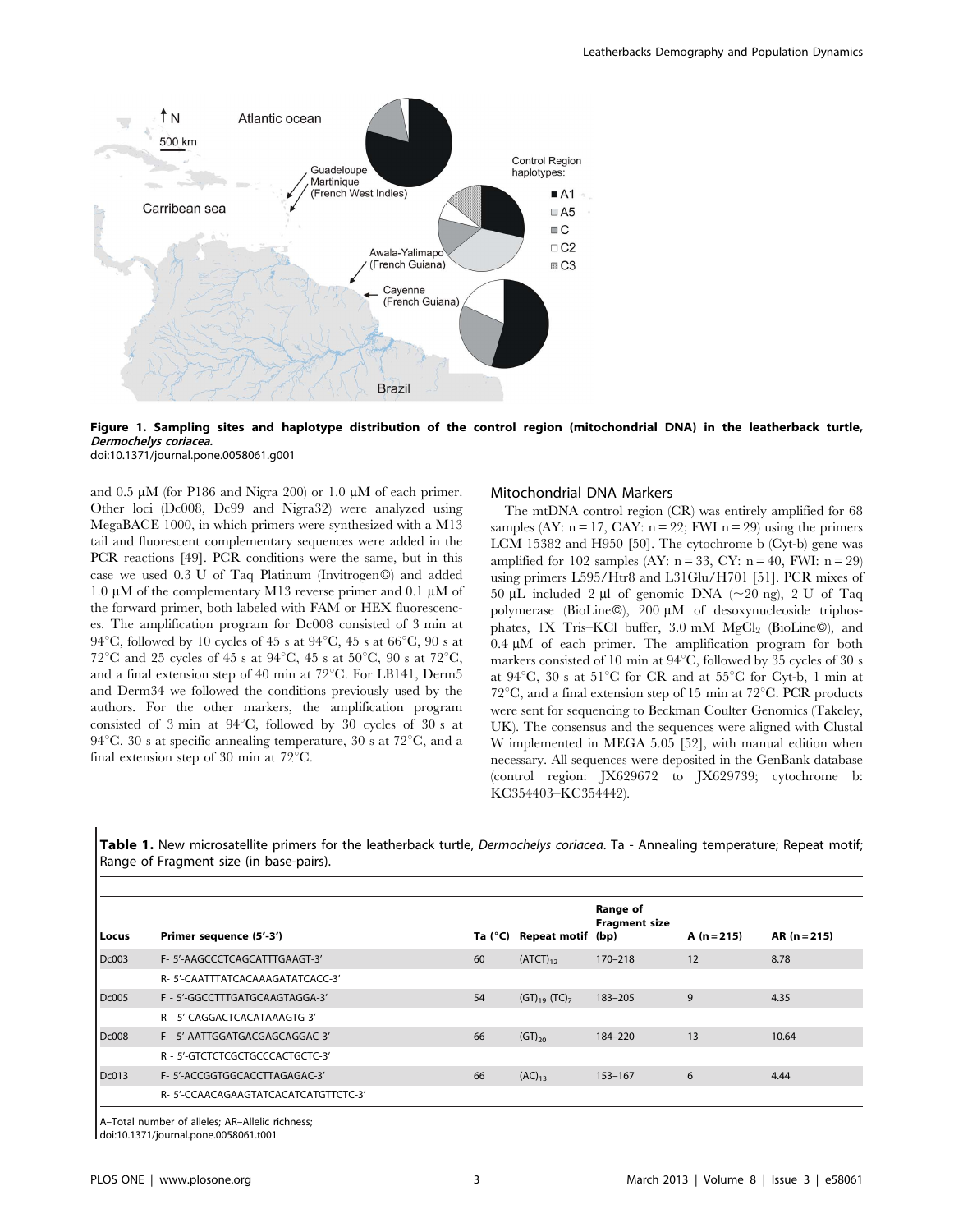#### Microsatellite data analysis

GIMLET software [53] was used to quantify genotyping errors for the 10 microsatellites by repeat-genotyping. We randomly selected approximately 25% of all samples  $(n = 47 \text{ individuals})$  and independently repeat-genotyped these four times for all loci. Across the four genotypings, averaged across loci and across samples, we detected low error values: 1.2% of dropout, 1,1% of false allele, 0.4%, 0.4%, 0.5%, 0.4% and 0.2% of type 1, type 2, type 3, type 4, and type 5 errors, respectively.

We checked for occurrence of linkage disequilibrium among the 10 microsatellite loci with GENEPOP 1.2 [54] and verified any presence of null alleles with MICROCHECKER 2.2.3 [55] and INEst 1.0 [56], the latter also making it possible to adjust genotype frequencies using the PIM estimator [57]. The Markov chain method was used to assess Hardy–Weinberg equilibrium and observed heterozygote excess of microsatellites, using GENEPOP 1.2. Nucleotide diversity was calculated with FSTAT 2.9.3.2 [58]. ARLEQUIN 3.5 [59] was used to calculate nucleotide diversity, to evaluate the differentiation among populations (RST and FST) and perform neutrality tests (Ewens-Watterson neutrality test and Chakraborty's amalgamation test). An asymmetric estimate of the migration rate between a subset of pairwise populations was calculated using MIGRATE 3.2.19 [60], with Bayesian inference strategy and single-step model. Initial runs were set estimating theta  $(\Theta = 4N_e \times \mu)$ , with Ne = effective population size an $d \mu$  = mutation rate) and Nm (number of migrants) with FST, allowing Nm to be asymmetric. Reruns were set using the parameter estimate found in the first run and lengthening the Markov Chain Monte Carlo. MIGRATE 3.2.19 allowed to define not only emigration and immigration rates, but also their evolution and the evolution of theta and Nm through time.

A Bayesian clustering approach implemented in STRUCTURE 2.3.1 [61] was used to determine whether any hidden population structure resulting from distinct ancestral stocks could falsely generate a signature of population collapse [62]. This method uses a Markov Chain Monte Carlo (MCMC) approach in order to group individuals into K populations based on their genotypes without any prior information. We tested  $K = 1$  to  $K = 10$ , using the admixture population model, 1,000,000 iterations, 50,000 burn-in replicates and five independent replicates per K value. The best K value was defined using the log probability of the data  $Pr(X \mid K)$  for each value of K [63].

We also used a multivariate method to make assumptions regarding data structure. Unlike STRUCTURE, multivariate models do not assume that populations are in Hardy-Weinberg equilibrium. Accordingly, a Discriminant Analysis of Principal Components (DAPC, [39]) was performed with the package adegenet in R 2.13.0 [64] in order to identify and describe sequence clusters. The DAPC relies on data transformation using Principal Component Analysis (PCA) as a prior step to Discriminant Analysis (DA), which maximizes the separation between groups. The optimal number of clusters was predicted using the sequential K-means clustering method, and the Bayesian Information Criterion (BIC) was used to choose the best number of groups (K) from 1 to 10.The number of clusters was assessed using the function find.clusters. In all analyses, 40 principal components (PCs) were retained, corresponding to the number of principal components that explained 90% of the cumulative variance.

We used MSVAR1.3 [40] to analyze the demographic histories of each leatherback rookery, the effective ancestral and current population sizes and time since collapse or expansion for each of them. A priori mutation rates of nuclear DNA ranging from  $6\times10^{-4}$  to  $9.5\times10^{-3}$  were previously set in several marine turtle species [65] for pre-runs, and posterior values of mutation rates after convergence were used for final runs. An exponential model was used [34]. The convergence was checked in TRACER [66] to ensure that all parameters had an Effective Sample Size (ESS) of at least 100. Generation time for leatherback ranges from 10 to 30 years [67–69]: demographic features were explored using an intermediate value of 16.1 years [69].

We also used the Extended Bayesian Skyline Plots (EBSP) [33] to estimate the population size through time. This method allows inference of the population demographic history by averaging over a nested set of microsatellite mutation models that incorporate length dependency, mutation bias and step size. We ran the analysis in BEAST v. 1.7.1 for 500,000,000 iterations, and parameters were sampled after every 5,000 iterations. The convergence was checked in TRACER [66] with ESS>100. Mutation rate and generation time were identical to those used for MSVAR estimates. The range of the mutation rate was set as a uniform distribution, and the mutation model was set as the Two-Step. We also modified the operators according to the EBSP tutorial (http:// http://beast.bio.ed.ac.uk). A preliminary analysis was performed using the Coalescent prior, and constant population size was also run in BEAST in order to estimate the population size. We used these results to set the population size prior in the EBSP analysis, using a uniform prior and the 95% CI estimated with the constant population size. In order to compare models and check if the EBSP results were different from a constant size model we calculated a Bayes Factor (i.e., the harmonic mean of the log likelihood [70]), and thus obtain support for one model over another, using both the EBSP and the constant population size prior.

#### Mitochondrial DNA data analysis

Both CR and Cyt-b gene sequences were analyzed for haplotype and nucleotide diversities with DNAsp 4.20.2 [71]. Tests for differentiation between populations (FST, and Exact Test of Differentiation) as well as neutrality tests (Tajima's selective neutrality test, Ewens-Watterson neutrality test, Chakraborty's amalgamation test and Fu's neutrality test [72]) were performed with ARLEQUIN [59]. We used BEAST 1.7.1 to generate Bayesian Skyline Plots (BSP) [73] for an assessment of historical changes in the effective population size  $(N_e)$  over time. We applied a strict molecular clock and a piecewise-constant Bayesian skyline tree prior. A mutation rate of 2% per site per Million Years Ago (MYA) was considered [36].The most likely mutation model was estimated with MRMODELTEST [74]. Convergence was checked based on likelihood, as previously described.

# Results

## Microsatellite data

Since leatherbacks from AY had been sampled over a long period, two preliminary approaches were implemented in order to control a putative bias resulting from genetic drift during this period: (i) differentiation among rookeries was calculated using RST and FST indexes between 2 periods: samples collected in 1990–2000 vs. those collected in 2001–2010, and no structuration was evidenced; (ii) STRUCTURE was used to investigate the number of ancestral stocks within this sample. It revealed that a single stock  $(K = 1)$  was the most probable solution. Consequently, all the samples from AY were considered as a single rookery.

All the 10 microsatellite loci were polymorphic and linkage disequilibria were not significant  $(p>0.05)$  after Bonferroni correction. Regarding the 4 new microsatellite markers developed specifically for this study (Dc003, Dc005, Dc008 and Dc013), Dc008 presented the highest allelic richness (AR = 10.64, averaged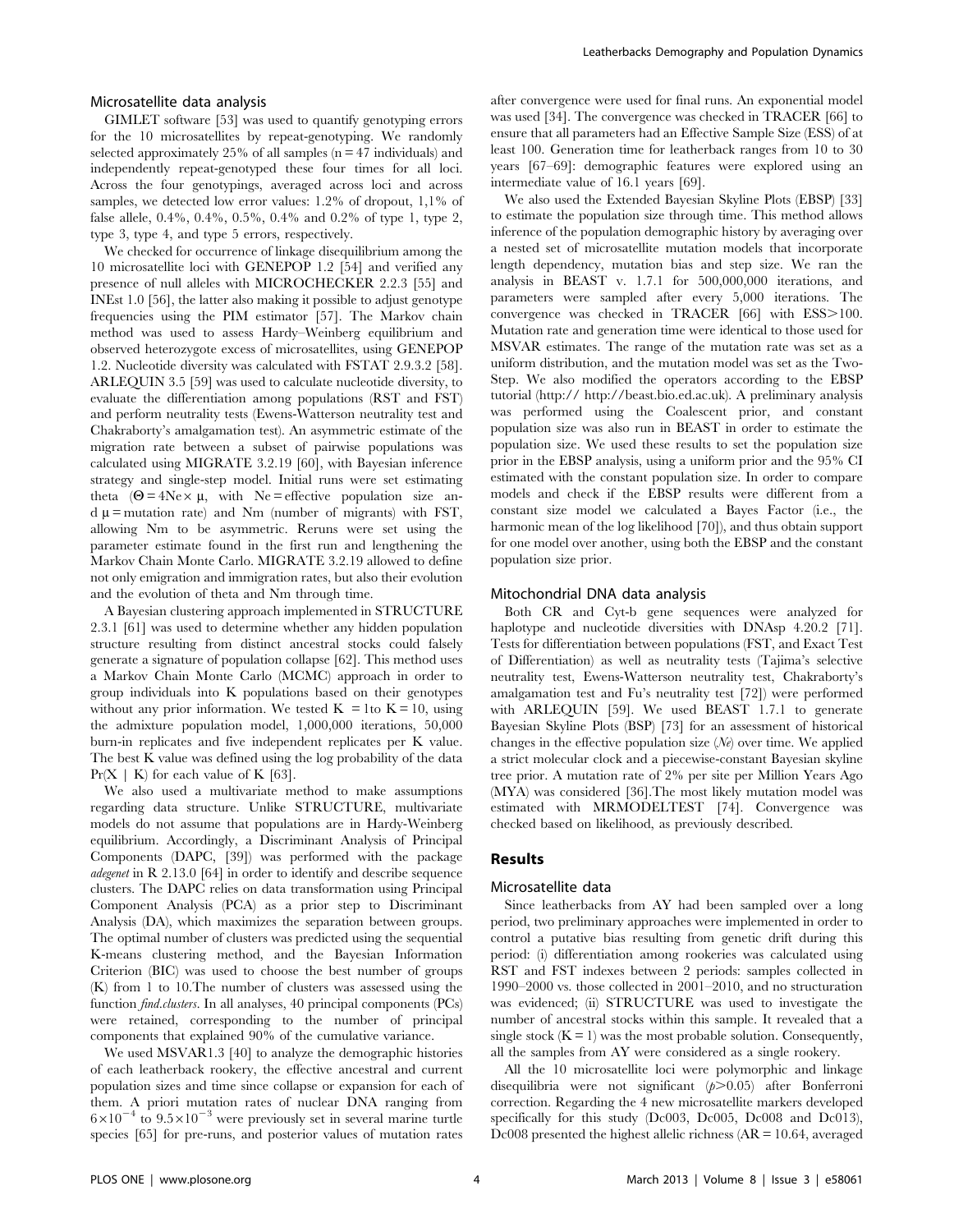among sample sets), while Dc005 presented the lowest allelic richness (AR = 4.35). The number of alleles per locus ranged from 4 (Nigra32) to 29 (LB141) (Table 1). Gene diversity (Gd) of Dc008 ranged from 0.82 in AY to 0.84 in CAY rookery, with similar diversities among sampling rookeries (Table 1). Considering all loci, gene diversities were comparable in CAY and FWI rookeries, and slightly lower in AY (Table 2). Dc008 presented null alleles in CAY and FWI rookeries, Derm34 and LB141 presented null alleles in AY rookery.

The analysis of stocks using STRUCTURE indicated that the most probable number of populations (K value) was 1, therefore failing to recover any ancestral structure. The DAPC results were similar, and although the lowest value of BIC indicated a  $K = 6$ (with a possible range from  $K = 3$  to 7), individuals from all three sample sites were assigned in all six groups. Therefore DAPC also suggested a single ancestral stock.

When analyzing all ten loci with model genotypes that were either original or adjusted with PIM model [64], RST was only significant between CAY and AY (RST =  $0.0289$ , p $<0.05$ ). However when excluding the three loci with null alleles, RST was significant between AY and FWI (RST =  $0.0106$ , p $\leq 0.05$ ), and between CAY and FWI ( $RST = 0.0211$ ,  $p < 0.05$ ). FST provided a stronger structuration signal and was significant between the 3 rookeries with the 10 loci dataset, but not significant between CAY and AY only with the 7 loci (Table 3). According to AMOVA more than 98% of the genetic variation was within populations, while less than 2% was between populations.

Observed and expected heterozygosities, and Inbreeding coefficients, are shown in Table 2 for each locus and each population. None of the populations in original and adjusted genotypes in any of the ten microsatellite loci were in Hardy-Weinberg equilibrium, and all of them presented heterozygote deficit (Table 4). However, all of the populations were in Hardy-Weinberg equilibrium, when the loci with null alleles were excluded. According to analysis of ten microsatellites, AY has the highest inbreeding coefficient  $(FIS = 0.080)$  and gene diversity over loci  $(Gd = 0.732$  respectively), while FWI has the lowest FIS (0.029) and CAY, and the lowest Gd over loci (0.677) (Table 4). When the three loci with null alleles are excluded, CAY presented the highest FIS (0.052) and FWI the lowest (0.001).

We found a high rate of gene flow among rookeries, with 13 to 33 migrants per generation (between FWI and AY, and between Table 3. Structuration coefficients for the leatherback turtle, Dermochelys coriacea: RST (first values) and FST (second values) for each population pair, assessed from microsatellite markers in leatherback turtles sampled in rookeries in French Guiana (Awala-Yalimapo: AY, and Cayenne: CAY) and French West Indies (FWI).

|            | <b>CAY</b>                                    | AY                                                 | <b>FWI</b>    |
|------------|-----------------------------------------------|----------------------------------------------------|---------------|
| CAY        |                                               | $0.02891^{*}/0.007^{*}$ 0.00908/0.018 <sup>*</sup> |               |
| AY         | $-0.1965/0.003$                               |                                                    | 0.01451/0.023 |
| <b>FWI</b> | $0.02110^{*}/0.02^{*}$ $0.01064^{*}/0.02^{*}$ |                                                    |               |

Above diagonal: analysis with 10 loci; below diagonal: analysis with the seven loci that did not present null alleles.  $*$ Significant values (p $<$ 0.05)

doi:10.1371/journal.pone.0058061.t003

CAY and AY, respectively). In analyses which excluded the loci with null alleles, the number of migrants between AY and CAY was seen to increase to 80, whereas it remained in the same range (12) between AY and FWI. Whatever the set of data used, emigrants from CAY and FWI to AY were twice as numerous as immigrants from AY to other rookeries.

Sensitive Bayesian methods implemented in MSVAR showed dramatic declines in effective population sizes, with ancestral effective population sizes ranging from 120,000 (Awala-Yalimapo) to 1,600,000 (CAY) shrinking to current effective population sizes ranging from 70 (FWI) to 120 (CAY) (Figure 2). This corresponds to a decline of 99.99%, leaving a total effective population size around 500–1,500 females for each rookery (Figure 3). These bottlenecks occurred at two periods, namely around 2,000 to 3,500 YA for AW and FYI, and earlier (10,000 YA) for CAY (Figure 3). MIGRATE revealed a slight increase of theta in all three rookeries 100–200 YA, suggesting low but increasing effective population sizes, which is congruent with MSVAR results (Figure 3). Unlike the above mentioned tests, the Extended Bayesian Skyline Plot (EBSP) graph shows a flat line for all the three rookeries through time, with a fast recent increase less than 20 generations ago (Figure 3). Yet, when the Bayes Factor (BF) was calculated for the EBSP and assuming a constant population size

Locus Gd He Ho FIS CAY FWI AY CAY FWI AY CAY FWI AY CAY FWI AY Dc003 0.78 0.76 0.78 0.77 0.76 0.79 0.74 0.83 0.86 0.039 20.109 20.100 Dc005 0.45 0.56 0.49 0.45 0.55 0.49 0.43 0.51 0.45 0.044 0.086 0.088 Dc008 0.84 0.84 0.82 0.84 0.84 0.82 0.69 0.72 0.75 0.176 0.145 0.076 Dc013 0.39 0.41 0.14 0.39 0.41 0.14 0.37 0.40 0.15 0.044 0.016 20.053 LB141 0.77 0.84 0.81 0.77 0.81 0.83 0.72 0.75 0.65 0.061 0.073 0.220 Derm5 0.79 0.78 0.82 0.79 0.79 0.82 0.75 0.74 0.81 0.057 0.066 0.012 Derm34 0.93 0.92 0.88 0.93 0.92 0.87 0.89 0.90 0.82 0.042 0.024 0.295 Nigra3 0.64 0.66 0.69 0.64 0.66 0.69 0.60 0.69 0.060 —0.046 —0.007 Dc99 0.71 0.68 0.70 0.70 0.68 0.82 0.65 0.71 0.76 0.075 20041 0.114 P186 0.60 0.60 0.61 0.60 0.60 0.61 0.58 0.56 0.61 0.036 0.064 -0.012

Table 2. Microsatellite diversity indexes for the leatherback turtle, Dermochelys coriacea, for each rookery and each marker: Gd -Gene diversity, He - Expected heterozygosity, Ho - observed heterozygosity (Ho), FIS - inbreeding coefficient (FIS).

CAY: Cayenne, AY: Awala-Yalimapo, FWI: French West Indies.

doi:10.1371/journal.pone.0058061.t002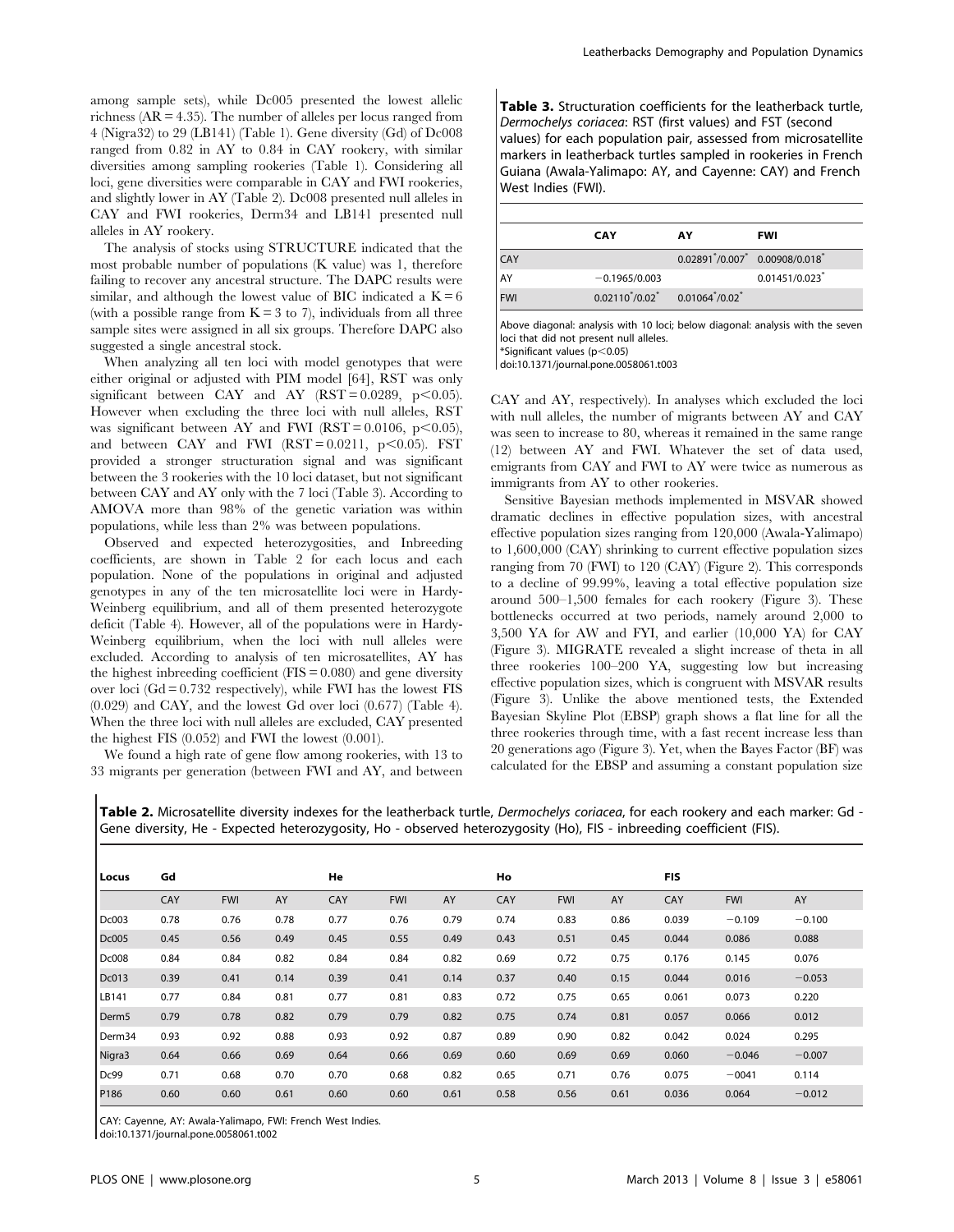Table 4. Nuclear DNA diversity indexes for the leatherback turtle, Dermochelys coriacea, expected heterozygosity (He), observed heterozygosity (Ho), inbreeding coefficient (FIS), and MSVAR1.3 estimations of ancestral and current population sizes, and time since declines for leatherback turtle rookeries sampled in French Guiana (Awala-Yalimapo - AY and Cayenne - CAY) and French West Indies (FWI).

|            | He    | Ho    | <b>FIS</b> | Average gene diversity<br>over loci <sup>®</sup> | <b>Estimated Ancestral</b><br>population size <sup>®</sup> | <b>Estimated current</b><br>population size | Time since decline<br>(years) |
|------------|-------|-------|------------|--------------------------------------------------|------------------------------------------------------------|---------------------------------------------|-------------------------------|
| CAY        | 0.689 | 0.644 | 0.066      | $0.677 + / -0.355$                               | 2,500,000 [2,400,000-<br>3,000,000]                        | 250 [230-300]                               | 11,000 [8,200-13,500]         |
| . AY       | 0.676 | 0.622 | 0.080      | $0.732+/-0.396$                                  | 3,500,000 [3,300,000-<br>4,900,000]                        | 70 [66-78]                                  | 3,200 [3,100-3,900]           |
| <b>FWI</b> | 0.701 | 0.680 | 0.029      | $0.687 + / -0.360$                               | 130,000 [120,000-144,000] 81 [75-89]]                      |                                             | 2,880 [2800-3,650]            |
|            |       |       |            |                                                  |                                                            |                                             |                               |

\*mean [mean-SD/mean+SD]

doi:10.1371/journal.pone.0058061.t004

model for each rookery, the simplest coalescent model performed better in comparison to the EBSP ( $log_{10}$  BF $>30$ ). The sizes of populations estimated with the constant coalescent model were concordant with MSVAR analysis, indicating three small effective populations of approximately 100 females. Additionally, by the parameter onePhaseProb revealed that a low occurrence of microsatellites mutating as a single step (ranging from 0.14 to 0.16), indicating that in the most cases the loci analyzed do not follow the single step mutation model, but rather change length in  $a > 1$  repeat unit.

#### Mitochondrial DNA data

Densites of the posterior distributions of N0 and N1

Regarding the CR (711 bp), a total of five haplotypes were evidenced, all of which were present in AY, with Dc\_A5 and Dc<sub>C3</sub> being newly reported and exclusive of this rookery. All three rookeries shared the other three haplotypes, revealing the presence of Dc\_C2 for the first time (Figure 1, Table 5). The structuration coefficient of (FST) was low but significant between CAY and FWI (FST =  $0.0955$ , p =  $0.045$ ) and between AY and FWI (FST =  $0.0995$ , p =  $0.037$ ) (Table 6). An exact test of differentiation showed significant differences between AY and CAY ( $p$ <0.05), and AY and FWI ( $p$ <0.05), but not between CAY and FWI  $(p>0.05)$ . AY presented the largest gene diversity  $(Gd = 0.794)$ , showing all five CR haplotypes. FWI was the rookery displaying the lowest gene diversity  $(Gd = 0.352)$  (Table 7). None of the rookeries showed any deviation of neutrality according to Tajima's selective neutrality, Ewens-Watterson neutrality, Chakraborty's amalgamation and Fu's neutrality tests. Full Cyt-b sequences (1,111 bp) showed very low variability, with only two haplotypes differentiated by one polymorphic site, both present in the three rookeries. There is no evidence of population structure and, in this case, gene diversities were low (Gd ranging from 0.340 to 0.492). The Bayesian Skyline Plot was inferred with the CR only, since the Cyt-b showed extremely low levels of



Figure 2. Posterior distributions of highest posterior density intervals for current (N0) and historic (N1) estimates of effective population size with three independent runs of MSVAR1.3, for the leatherback turtle, Dermochelys coriacea from three rookeries: Cayenne (CAY), Awala (AY) and French West Indies (FWI). doi:10.1371/journal.pone.0058061.g002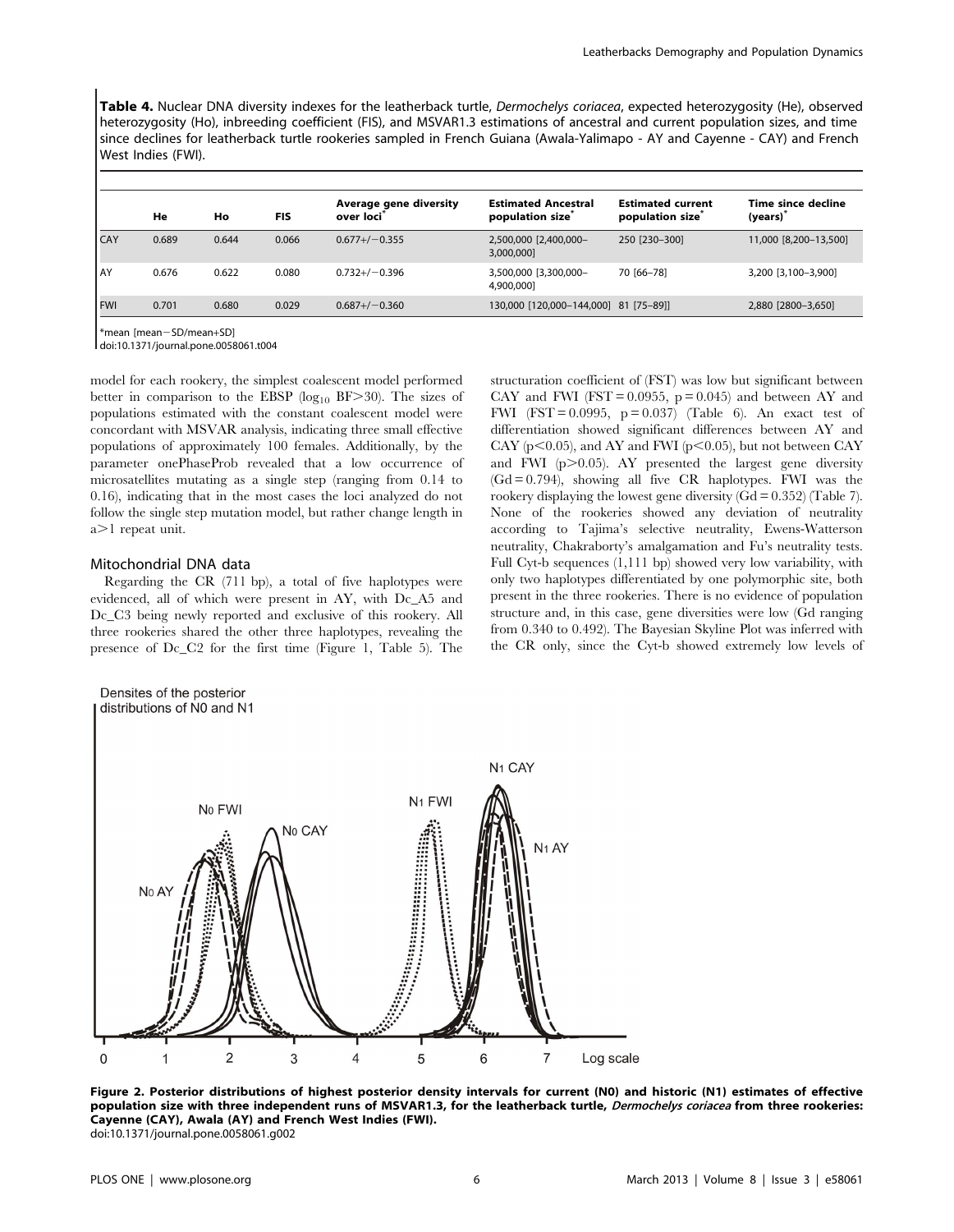

Figure 3. Recent demographic histories of the northwest Atlantic leatherback turtle Dermochelys coriacea from three rookeries of Cayenne, Awala-Yalimapo (French Guiana) and Martinique/Guadeloupe (French West Indies), based on microsatellite analysis, using (i) MSVAR (up), (ii) MIGRATE, (middle), and (iii) EBSP (down). doi:10.1371/journal.pone.0058061.g003

variability. The most probable substitution model was HKY with invariant sites; BSP failed to show any significant change in population size over the last 12 MYA, but this result should be interpreted with caution given the low variability observed in this gene.

## Discussion

Leatherback turtles exhibit complex life traits, including female homing and migration, migration patterns of juveniles that remain little known to date, and climate that has been shown to strongly influence resources, breeding success and sex-ratio. Based on a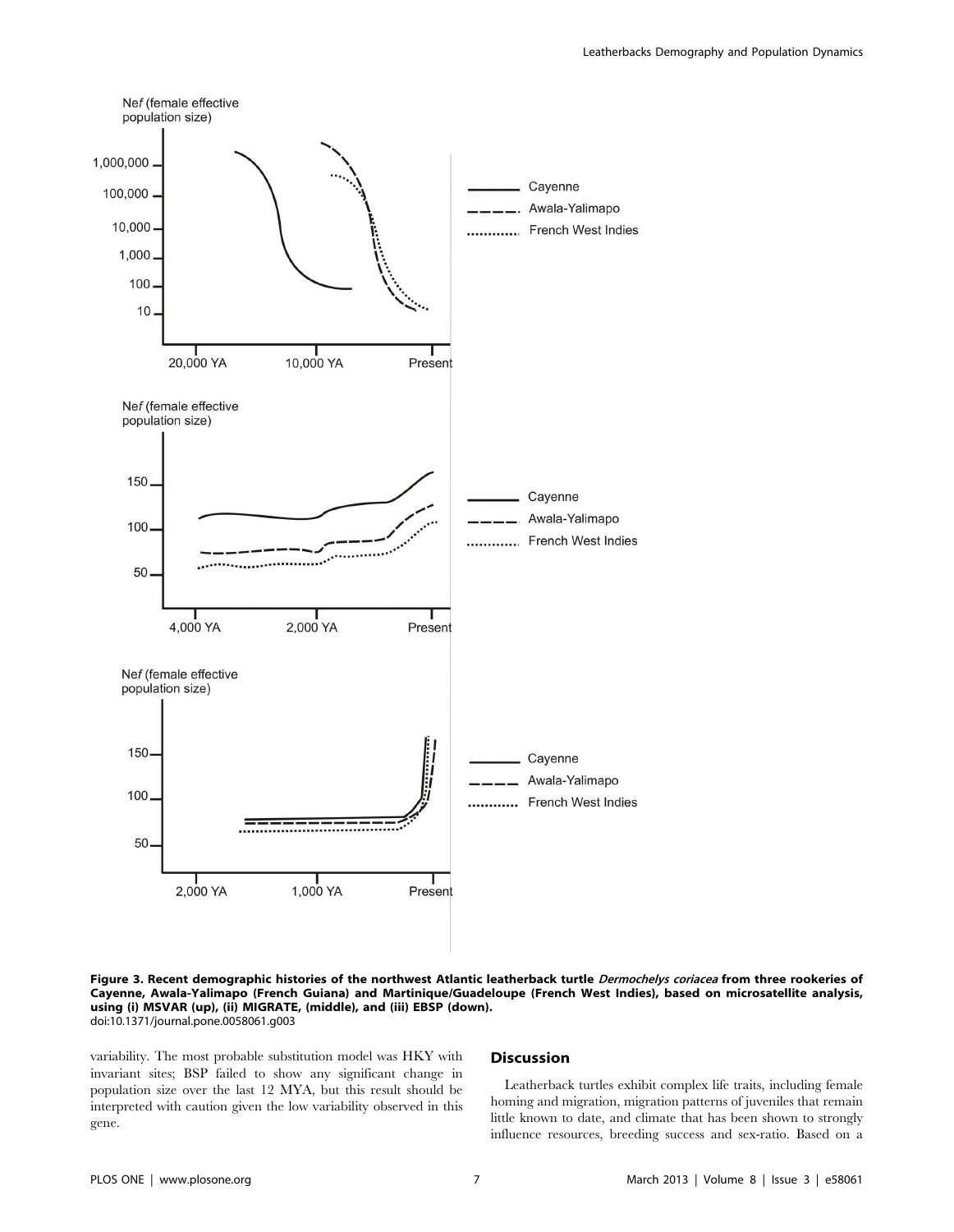Table 5. mtDNA control region polymorphisms and haplotype designations for the leatherback turtle, Dermochelys coriacea rookeries sampled in French Guiana and French West Indies (FWI) associated to 496 bp [36] and 711 bp [32].

|                   | <b>Base position</b> |           |         |         |                |              |              |              |           |     |           |                   |
|-------------------|----------------------|-----------|---------|---------|----------------|--------------|--------------|--------------|-----------|-----|-----------|-------------------|
| 496 bp haplotypes | 150                  | 215       | 228     | 246     | 259            | 308          | 622          | 632          | 690       | 694 | 703       | 711 bp haplotypes |
| $DC_A$            | G                    | A         | G       | т       | G              | $\mathsf{A}$ | $\mathsf{A}$ | $\mathsf{A}$ |           |     |           | Dc_A1             |
| Dc_A5             |                      | $\bullet$ | $\cdot$ | G       | $\blacksquare$ | $\bullet$    | $\bullet$    | $\bullet$    | $\bullet$ |     | $\bullet$ | $Dc_A5$           |
| $DC_C$            | A                    | G         | A       | ۰.      | . .            | G            | $\cdot$      | G            | $\cdot$   |     |           | $Dc_C$            |
| $Dc_C$            | $\mathsf{A}$         | G         | A       | $\cdot$ | $\cdot$        | G            | $\bullet$    | G            | $\cdot$   |     |           | $Dc_C2$           |
| $DC_C3$           | A                    | G         | A       | G       | $\mathbf{r}$   | G            | $\cdot$      | G            | $\cdot$   | C   |           | $Dc_C3$           |

Polymorphisms from positions 150 to 308 are also included in the 496 bp haplotypes.

doi:10.1371/journal.pone.0058061.t005

comprehensive integrated approach combining microsatellite and mitochondrial DNA, our study provides new insights into the population dynamics of leatherbacks in the Northwest Atlantic, considered as one of the world's largest populations [20], with significant recovery potential [75]. Our genetic data are expected to contribute to a better understanding of their history and current dynamics, and ultimately play a part in their conservation.

# Methodological issues

This work puts forward the complexity of analytic choices with concurrent approaches. We used three methods based on Bayesian inference, namely MSVAR, BEAST and MIGRATE, to explore recent demographic history and changes in the evolution of effective population size in distant rookeries with contrasted numbers of nesting females. MSVAR has been shown to be a relevant tool to detect expansions and declines in different species [34], including sea turtles [17]. Bottlenecks of variable extent and dates were detected by MSVAR, but not by the EBSP method. However, to our knowledge this is the first time the EBSP method has been used with data from natural populations, and thus precludes further analysis of the comparative sensitivity of these methods. Interestingly, all three approaches identified low and congruent values of current effective population sizes, and the very recent expansion signal detected by MIGRATE is indicative of populations recovering after bottlenecks.

One other key point in our study was a high estimated occurrence of null alleles in our dataset. Null alleles result in lower heterozygosity and consequently impact the structuration signal among populations, overestimating the distances among clades [76]. The recent adaptation of the PIM model [57] makes it possible to assess inbreeding coefficients and allele frequencies with a high level of confidence [64]. In our study however, the use of our full dataset, including loci without null alleles and loci with

Table 6. Pairwise FST based on control region (Mitochondrial DNA) for for the leatherback turtle, Dermochelys coriacea rookeries sampled in French Guiana (Awala-Yalimapo - AY and Cayenne - CAY) and French West Indies (FWI).

|            | <b>CAY</b> | AY    | <b>FWI</b> |  |
|------------|------------|-------|------------|--|
| <b>CAY</b> | 0.000      | 0.036 | $0.096*$   |  |
| AY         |            | 0.000 | $0.099*$   |  |
| <b>FWI</b> |            |       | 0.000      |  |

 $*$ significant values (p $<$ 0.05)

doi:10.1371/journal.pone.0058061.t006

corrected frequencies, resulted in lower structuration among rookeries than when only loci without null alleles were used. Consequently, as observed in other endangered species [77] and confirmed by the low rate of genotyping errors, we conclude that a true homozygote excess has resulted from low population sizes, inbreeding and genetic drift [78], rather than a high occurrence of null alleles.

# Fine scale population structure and genetic diversities

The concurrent use of different methods to analyze sequences of the control region and autosomal microsatellite variability in this study has revealed that the Northwest Atlantic stock of leatherback turtles derives from a single ancestral origin, but shows a current genetic structure at a small geographic scale that is related to the distribution of nesting rookeries.

The sequencing of the entire Cyt-b revealed evidence of only two haplotypes, probably the same as those previously described and based on shorter sequences (876 bp) [79]. But despite those longer sequences, a signal of limited structure was evidenced, reinforcing the idea of a wide North Atlantic stock [36]. Analysis of the control region, a more variable gene, revealed the signature of some structure between French Guiana and French West Indies, which contrasts with the previous study showing the presence of only one 496 bp haplotype in the Guianas and three haplotypes in the West Indies [36]. These differences could be explained by the longer sequences used in this study, hence improving the resolution of mtDNA for comprehensive phylogeographic studies [32].

Among our five CR haplotypes, only two have been previously described [32,36]. Our large sample set also enabled a significant increase in the diversity indexes of the Northwest Atlantic Leatherback populations, contrasting with the first assessments made [36], and resulting in the highest diversities reported in the species along with Indo-Pacific nesting populations [32]. The highly sensitive microsatellite markers revealed low, small-scale structuration that was also observed between the Awala-Yalimapo and Cayenne rookeries despite the short distance between these two sites  $( $300 \text{ km}$ ). This pattern could seem intriguing, consid$ ering the very long distance and the behavioral plasticity of the leatherback during its pluriannual migrations [20,23,75,80,81], but supports the argument for fidelity to nesting sites [25,26].

# Late Pleistocene and Holocene demographic changes

Microsatellite markers revealed a low genetic diversity compared to other marine turtle species [82,83]; this is probably related to their recent demographic histories. Our results indicate that the North Atlantic population of leatherbacks experienced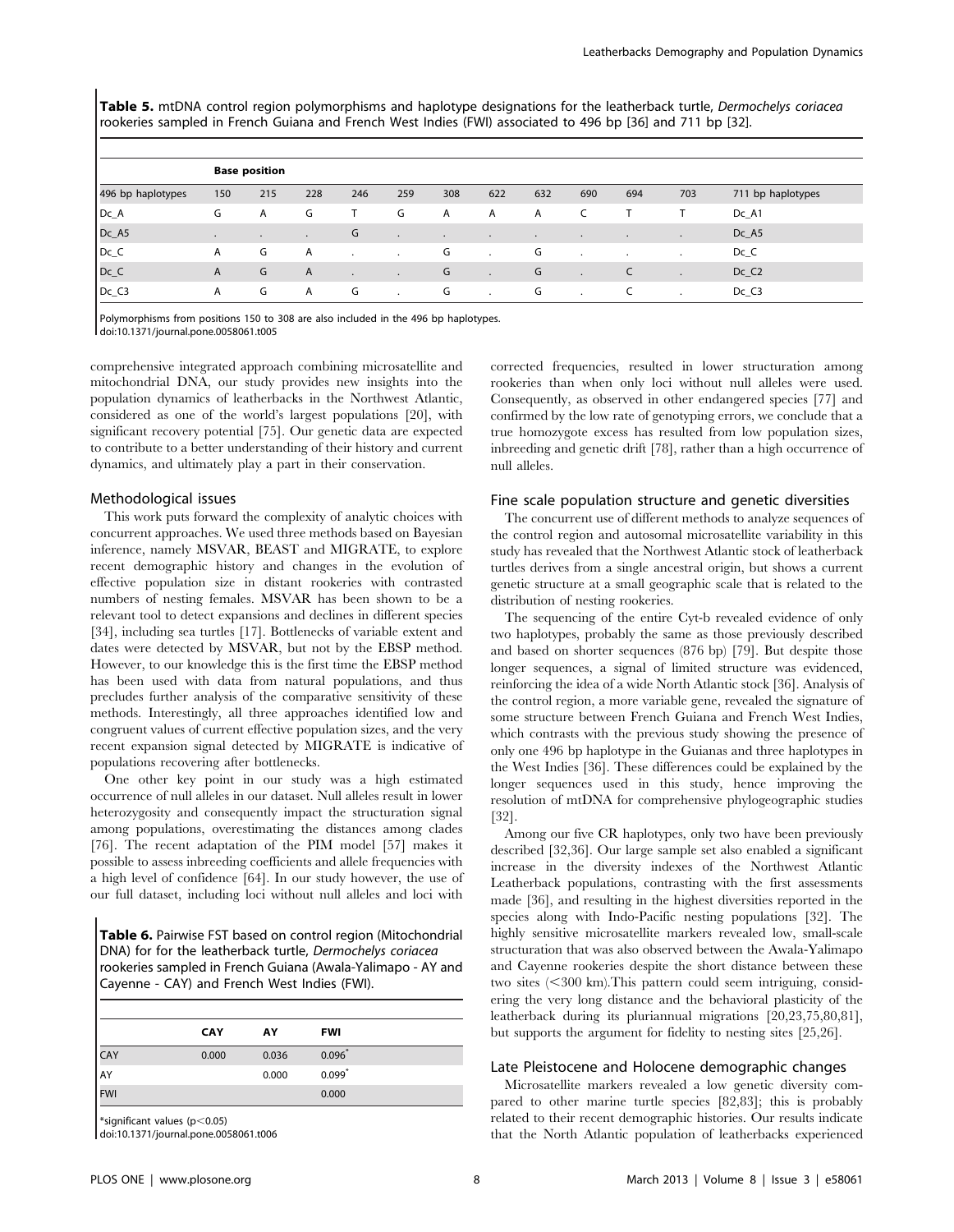Table 7. Diversity of mtDNA control region for for the leatherback turtle, Dermochelys coriacea rookeries sampled in French Guiana (Awala-Yalimapo - AY and Cayenne CAY) and French West Indies (FWI).

|            | Sample size | No of haplotypes | <b>Gene diversity</b><br>$(mean+/-SD)$ | <b>Nucleotide diversity</b><br>$(mean+/-SD)$ |
|------------|-------------|------------------|----------------------------------------|----------------------------------------------|
| <b>CAY</b> | 22          |                  | $0.623 + / -0.073$                     | $0.0041+/-0.0025$                            |
| <b>AY</b>  | 17          |                  | $0.794 + / -0.061$                     | $0.0047+/-0.0028$                            |
| <b>FWI</b> | 29          |                  | $0.352+/-0.098$                        | $0.0025+/-0.0017$                            |

doi:10.1371/journal.pone.0058061.t007

bottlenecks in the Late-Pleistocene and Holocene, with two major events, in 12,000 YA and from 3,500 to 2,000 YA. Ancestral size of effective population collapsed from 120,000–1,500,000 females, falling to the present estimations of 70 (AY) to 250 (CAY) females for each rookery. The population declines we found for the north Atlantic leatherback were of similar magnitude than those reported in the north Atlantic olive ridley turtle (Lepidochelys olivacea) [17], the green Chelonia mydas and the hawksbill Eretmochelys imbricata turtles in the wider Caribbean region [84], as well as marine mammals [35,85,86]. Most of these declines are assumed to have occurred in the Holocene and have to be considered as a widespread pattern in the large vertebrate populations of the North Atlantic.

Following the idea of recent megaufauna extinction and the controversial ''blitzkrieg'' hypothesis [87] collapses in leatherback populations could be attributed to human interactions such as historical egg poaching, selective harvesting and hunting [19,35,84]. The collapses may also be the result of previous climate oscillations during the Holocene [88–90]. Fine-scale differences in the use of feeding areas, and/or distinct behavioral patterns [75] may explain why the rookeries were not affected concomitantly. Environmental conditions may impact marine turtles either directly by harming females and hatchlings, and affecting temperature-dependent sex-ratio [91], or indirectly by affecting nesting beach quality and availability [92], the ability of oceanic-driven hatchlings to home to their birth site [93], and trophic conditions in foraging areas [94,95].

## Population dynamics models

The recovery of populations suggested by both recent increases of effective population sizes and positive trends of nesting activities [20] will be influenced by population dynamics models [8]. Although the population dynamics of leatherbacks has been extensively discussed on the basis of capture/mark/recapture data [review in 20], little attention has been paid to this question in relation to high resolution genetic data [36]. A metapopulation model has been accepted for the Atlantic [29] and western Pacific populations [96], considering that settlements of new populations would result from massive arrivals of a large number of migrants. Previous results support this idea, illustrating the absence of signatures for founder effects and/or bottlenecks [29]. A different approach to these results is now possible thanks to the use of new markers and more powerful methods of analysis to identify these signatures.

Metapopulation functioning implies that some groups are separated by habitat types that are not relevant for feeding and/ or breeding activities [2]. In the case of the leatherback, it seems that such patterns are driven by nesting activity, due to the phylopatry of nesting females [25] rather than by feeding areas. However, structuration index values remain low despite significant small-scale structure, and high numbers of migrants are observed. Thus, leatherbacks may be driven by an island model rather than a strict metapopulation model that would imply successive cycles of extinction and recolonization [4]: in response to ecological opportunities, demes size would locally increase and decrease, but maintaining gene flow among demes. Emigrant and immigrant rates provide further information on the dynamics of the Northwest Atlantic Leatherback Turtle population. The CAY rookery, despite lower diversity, displays a higher number of emigrants than immigrants arriving from the two other rookeries. Higher population sizes, resulting from the recent expansions, may favor dispersal of breeders. All the methods used showed that current effective population sizes in the three rookeries were rather low, and no relationship with nuclear and mitochondrial genetic diversities was found. It can be suggested that the high number of migrants is associated with males rather than females, but this cannot be certified without further studies of male-mediated gene flow and its contribution to population dynamics and diversity.

Although the metapopulation theory implicitly refers to nonmigrating species, this model has also been explored in migrating species, and namely in birds [8]. The leatherback thus represents an exciting new model to investigate the impact such behavioral traits could have on the genetic structure of populations.

# Conservation issues

Assessments of genetic diversity based largely on neutral variation provide essential information about population history and demography [97]. The Regional Management Units of the leatherback, up to and including the suggested geographic limits of the populations, are mainly managed using nesting population evaluations, information gained from pit-tags, satellite tracking and previous genetic assessment of structure using markers with low resolution [21]. Here we highlight fine-scale structure, and the importance of every single nesting rookery that hosts its own richness despite the dispersal of animals during their transoceanic migrations [98]. Efficient conservation programs should then focus not only on shared areas used during long-distance migration [81,99], but also on each nesting rookery harboring a specific nuclear genetic signature.

Maintaining a high level of genetic diversity is assumed to be essential for the conservation of viable populations [100]. However, some species with historical low genetic diversity, no doubt due to cycles of bottlenecks and expansions, are not necessarily endangered [101]. Thus, as soon as an island model is assumed, the maintenance of high number of migrants among rookeries could ensure the future of populations [102,103], despite the low nuclear diversity and low effective population sizes. In the French West Indies and French Guiana, nesting activity showed clear positive trends, as also reported in the Wider Carribbean [104]. To some extent, this trend can be explained by ongoing conservation efforts [105], the biological and ecological characteristics of the species [75] and island population dynamics that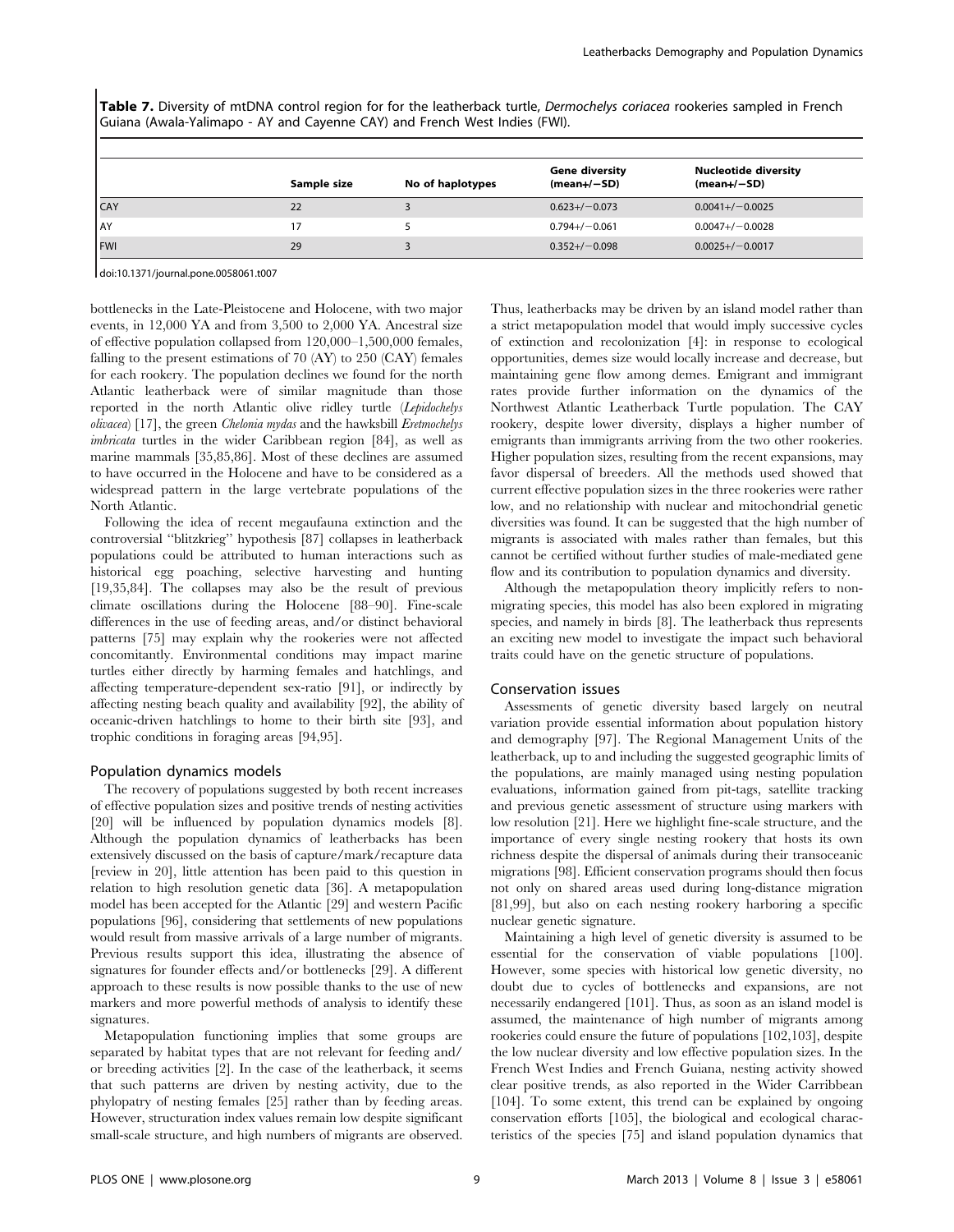enhance the ability of the leatherback species to recover from population oscillations related to changing environmental conditions.

# Acknowledgments

We are grateful to the volunteers and employees of Kwata NGO (www. kwata.net). We thank the laboratoire de parasitologie, Institut Pasteur de la Guyane, for supplying the necessary facilities to conduct our laboratory work. We thank Andrea Benazzo for his help with data analysis. We would also like to thank the two captains of Awala and Yalimapo, M. Thérèse and D. William, and the inhabitants of Awala-Yalimapo for their hospitality.

## References

- 1. Levins R (1969) Some demographic and genetic consequences of environmental heterogeneity for biological control. Bull Entomol Soc Am 15: 237–240.
- 2. Hanski I, Gilpin M (1991) Metapopulation dynamics: brief history and conceptual dynamics. Biol J Linn Soc Lond 42: 3–16.
- 3. Hastings A, Harrison S (1994) Metapopulation dynamics and genetics. Annu Rev Ecol Syst 25: 167–188.
- 4. Wright S (1943) Isolation by distance. Genetics 28: 114–138.
- 5. Latter BDH (1973) The Island Model of population differentiation: a general solution. Genetics 73: 147–15.
- 6. Le Corre V, Kremer A (1998) Cumulative effects of founding events during colonisation on genetic diversity and differentiation in an island and steppingstone model. J Evol Biol 11: 495–512.
- 7. Webster MS, Marra PP, Haig SM, Bensch S, Holmes RT (2002) Links between words: unraveling migratory connectivity. Trends Ecol Evol 17: 76–83
- 8. Esler D (2000) Applying metapopulation theory to conservation of migratory birds. Conserv Biol 14: 366–372.
- 9. Gilpin M (1991) The genetic effective size of a metapopulation. Biol J Linn Soc Lond 42: 165–175.
- 10. Whitlock MC, Barton NH (1997) The effective size of a subdivided population. Genetics 146: 427–441.
- 11. Whitlock MC, McCauley DE (1990) Some population genetic consequences of colony formation and extinction: genetic correlations within founding groups. Evolution 44: 1717–1724.
- 12. Cornuet JM, Luikart G (1996) Description and power analysis of two tests for detecting recent population bottlenecks from allele frequency data. Genetics 144: 2001–2014.
- 13. Clegg SM, Degnan SM, Kikkawa J, Moritz C, Estoup A, et al. (2002) Genetic consequences of sequential founder events by an island-colonizing bird. Proc Natl Acad Sci USA 99: 8127–8132.
- 14. Dingle H, Drake A (2007) What is migration? Bioscience 57: 113–121.
- 15. Hoelzel AR (1998) Genetic structure of cetacean populations in sympatry, parapatry, and mixed assemblages: implications for conservation policies. J Hered 89: 451–548.
- 16. Clarke AL, Low BS (2001) Testing evolutionary hypotheses with demographic data. Popul Dev Rev 27: 633–660.
- 17. Plot V, de Thoisy B, Blanc S, Kelle L, Lavergne A, et al. (2012) Reproductive synchrony in a recovering bottlenecked sea turtle population. J Anim Ecol 81: 341–351.
- 18. IUCN (2012) IUCN Red List of Threatened Species. Version 2011.2 ed.Available: http://www.iucnredlist.org.Accessed 2012 Aug 12.
- 19. Troeng S, Chacon D, Dick B (2004) Possible decline in leatherback turtle Dermochelys coriacea nesting along the coast of Caribbean Central America. Oryx 38: 395–403.
- 20. Fossette S, Kelle L, Girondot M, Goverse E, Hilterman ML, et al. (2008) The world's largest leatherback rookeries: a review of conservation-oriented research in French Guiana/Suriname and Gabon. J Exp Mar Biol Ecol 356: 69–82.
- 21. Wallace BP, DiMatteo AD, Hurley BJ, Finkbeiner EM, Bolten AB, et al. (2010) Regional Management Units for Marine Turtles: a novel framework for prioritizing conservation and research across multiple scales. PLoS One 5: e15465.
- 22. Wallace BP, DiMatteo AD, Bolten AB, Chaloupka MY, Hutchinson BJ, et al. (2011) Global conservation priorities for marine turtles. PLoS One 6: e24510.
- 23. Ferraroli S, Georges J, Gaspar P, Le Maho Y (2004) Where Leatherback turtles meet fisheries. Nature 429: 521–522.
- 24. James MC, Ottensmeyer CA, Myers RA (2005) Identification of high-use habitats and threats to leatherback sea turtles in northern waters: new directions for conservation. Ecol Letters 8: 195–201.
- 25. Eckert KL, Eckert SA, Adams TW, Tucker AD (1989) Inter-nesting migrations by leatherback sea turtles (Dermochelys coriacea) in the West Indies. Herpetologica 45: 1090–194.
- 26. Bowen BW, Karl SA (2007) Population genetics and phylogeography of sea turtles. Mol Ecol 16: 4886–4907.
- 27. Bowen BW, Kamezaki N, Limpus CJ, Hughes GR, Meylan AB, et al. (1994) Global phylogeography of the loggerhead turtle (Caretta caretta) as indicated by mitochondrial DNA haplotypes. Evolution 48: 1820–1828.

We are also grateful to the IPHC students who participated in the field sessions at Awala-Yalimapo, and to J. Lignot for providing detailed English language editing of the final text.

# Author Contributions

Contributed to the first draft and to the corrections of the manuscript: EM STV VP JYG ED AL FRdS BdT. Conceived and designed the experiments: EM FRdS BdT. Performed the experiments: EM STV BdT. Analyzed the data: EM STV BdT. Contributed reagents/materials/ analysis tools: EM STV VP JYG ED RLS AL SB FRdS BdT. Wrote the paper: EM JYG BdT.

- 28. Crim JL, Spotila LD, Spotila JR, O'Connor M, Reina R, et al. (2002) The leatherback turtle, Dermochelys coriacea, exhibits both polyandry and polygyny. Mol Ecol 11: 2097–2106.
- 29. Rivalan P, Dutton PH, Baudry E, Roden SE, Girondot M (2006) Demographic scenario inferred from genetic data in leatherback turtles nesting in French Guiana and Suriname. Biol Conser 130: 1–9.
- 30. Naro-Maciel E, Le M, FitzSimmons NN, Amato G (2008) Evolutionary relationships of marine turtles: A molecular phylogeny based on nuclear and mitochondrial genes. Mol Phyl Evol 49: 659–662.
- 31. Reis EC, Soares LS, Vargas SM, Santos FR, Young R, et al. (2009) Genetic composition, population structure and phylogeographyof the loggerhead sea turtle: colonization hypothesisfor the Brazilian rookeries. Conserv Genet 11: 1467–1477.
- 32. Vargas SM, Araujo FCF, Monteiro DS, Estima SC, Almeida AP, et al. (2008) Genetic diversity and origin of leatherback turtles (Dermochelys coriacea) from the Brazilian coast. J Hered 99: 215–220.
- 33. Wu C, Drummond A (2011) Joint Inference of microsatellite mutation models, population history and genealogies using Transdimensional Markov Chain Monte Carlo. Genetics 188: 151–164.
- 34. Girod C, Vitalis R, Leblois R, Freville H (2011) Inferring Population Decline and expansion from microsatellite data: a simulation-based evaluation of the Msvar method. Genetics 188: 165–179.
- 35. Nance HA, Klimley P, Galván-Magaña F, Martínez-Ortíz J, Marko PB (2011) Demographic processes underlying subtle patterns of population structure in the Scalloped Hammerhead Shark, Sphyrna lewini. PLoS One 6: 21459.
- 36. Dutton PH, Bowen BW, Owens DW, Barragan A, Davis SK (1999) Global phylogeography of the leatherback turtle (Dermochelys coriacea). J Zool 248: 397-409.
- 37. Roden SE, Dutton PH (2011) Isolation and characterization of 14 polymorphic microsatellite loci in the leatherback turtle (Dermochelys coriacea) and cross-species amplification. Conserv Genet Resour 3: 49–52.
- 38. Alstad TI, Shamblin BM, Bagley DA, Ehrhart LM, Nairn CJ (2011) Isolation and characterization of tetranucleotide microsatellites from the leatherback turtle (Dermochelys coriacea). Conserv Genet Resour 3: 457–460.
- 39. Jombart T, Devillard S, Balloux F (2010) Discriminant analysis of principal components: a new method for the analysis of genetically structured populations. BMC Genetics 11:94.
- 40. Storz JF, Beaumont MA (2002) Testing for genetic evidence of population expansion and contraction: an empirical analysis of microsatellite DNA variation using a hierarchical Bayesian model. Evolution 56: 154–166.
- 41. Girondot M, Fretey J (1996) Leatherback Turtles, Dermochelys coriacea, nesting in French Guiana, 1978–1995. Chelonian Conserv Biol 2: 204–208.
- 42. Duffaud M, Kelle L, Nalovic T, Feuillet G (2011) Restoration plan for the sea turtles in French Guiana: results and perspectives. Bull Soc Herpet France 139/140: 71–83.
- 43. Delcroix E, Guiougou F, Bedel S, Santelli G, Goyeau A, et al. (2011) Guadeloupe sea turtles program: Overview through 10 years of collaboration. Bull Soc Herpet France 139/140: 21–35.
- 44. Sambrook E, Fritsch F, Maniatis T (1989) Molecular cloning: a laboratory manual. 2nd edition. New York: Cold Spring. Harbor Laboratory Press.
- 45. Billotte N, Lagoda PJL, Risterucci AM, Baurens FC (1999) Microsatelliteenriched libraries: applied methodology for the development of SSR markers in tropical crops. Fruits 54: 277–288.
- 46. Ware DH, Jaiswal P, Ni J, Yap IV, Pan X, et al. (2002) Gramene, a tool for grass genomics. Plant Physiol 130: 1606–1613.
- 47. Dutton PH (1995) Molecular evolution of sea turtles with special reference to leatherback, Dermochelys coriacea. Ph.D. Dissertation, Department of Zoology, Texas A&M University.
- 48. Dutton PH (1996) Use of molecular markers for stock identification, fingerprinting, and the study of mating behavior in leatherbacks. In: Bowen BW, Witzell WN, editors. Proceedings of the International Symposium on Sea Turtle Conservation Genetics. NOAA Technical Memorandum.
- Schuelke M (2000) An economic method for the fluorescent labeling of PCR fragments. Nat Biotechnol 18: 233–234.